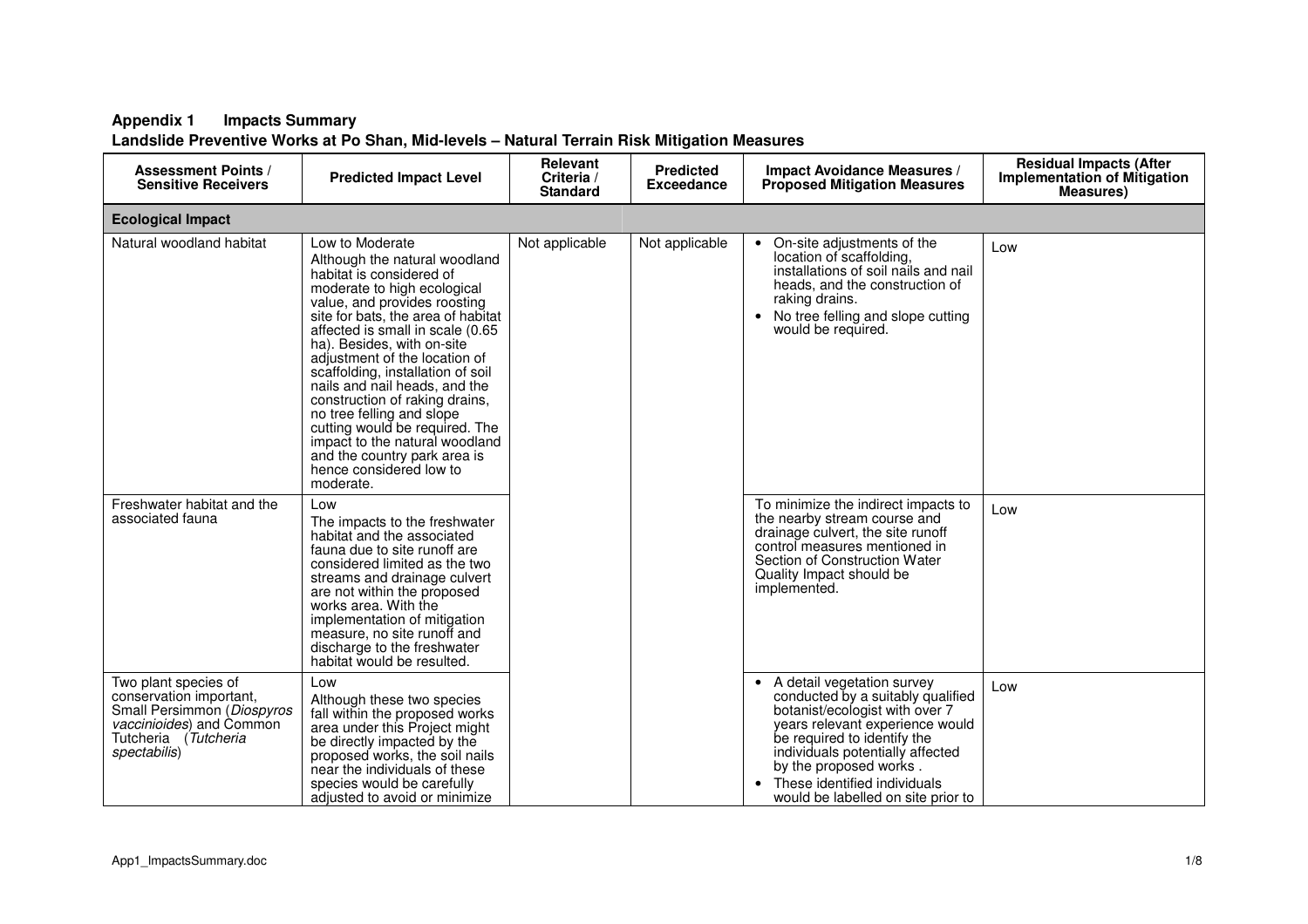| <b>Assessment Points /</b><br><b>Sensitive Receivers</b> | <b>Predicted Impact Level</b>                                                                                                                                                                                                                                                                                                                                                                                                                                                                                                                                                                                                                                                                                                                                                      | Relevant<br>Criteria /<br><b>Standard</b> | <b>Predicted</b><br>Exceedance | <b>Impact Avoidance Measures /</b><br><b>Proposed Mitigation Measures</b>                                                                                                                                                                                                                                                                                                                                                                                                                                                                                                                                                                                                                                                   | <b>Residual Impacts (After</b><br><b>Implementation of Mitigation</b><br><b>Measures</b> ) |
|----------------------------------------------------------|------------------------------------------------------------------------------------------------------------------------------------------------------------------------------------------------------------------------------------------------------------------------------------------------------------------------------------------------------------------------------------------------------------------------------------------------------------------------------------------------------------------------------------------------------------------------------------------------------------------------------------------------------------------------------------------------------------------------------------------------------------------------------------|-------------------------------------------|--------------------------------|-----------------------------------------------------------------------------------------------------------------------------------------------------------------------------------------------------------------------------------------------------------------------------------------------------------------------------------------------------------------------------------------------------------------------------------------------------------------------------------------------------------------------------------------------------------------------------------------------------------------------------------------------------------------------------------------------------------------------------|--------------------------------------------------------------------------------------------|
|                                                          | the potential damages. Given<br>that Small Persimmon are<br>locally common and<br>widespread, and are not<br>threatened in Hong Kong, the<br>potential loss or damage of a<br>relatively small number of<br>individuals of the Small<br>Persimmon would be a minor<br>impact and no transplantation<br>for Small Persimmon would be<br>required. The potential<br>impacts for both protected<br>species are therefore<br>considered low.                                                                                                                                                                                                                                                                                                                                           |                                           |                                | the commencement of works for<br>better protection during<br>construction phase.<br>A specific monitoring<br>$\bullet$<br>programme would be conducted<br>to check on the health and<br>condition of these plants during<br>the construction phase.<br>Planting of suitable<br>$\bullet$<br>shrubs/herbs, including the<br>Small Persimmon, would be<br>provided to compensate for the<br>loss of understorey vegetation.                                                                                                                                                                                                                                                                                                   |                                                                                            |
| Short-nosed Fruit Bat<br>(Cynopterus sphinx)             | Low<br>Only a small amount (about<br>ten individuals) of bats<br>recorded in the palm trees at<br>the margin of the proposed<br>works area would be impacted<br>by the construction phase<br>disturbance. With the use of<br>effective quiet machinery,<br>construction phase noise<br>disturbance to the bats would<br>be minimized. In the<br>worse-case scenario, the<br>construction phase<br>disturbance may cause<br>roosting bats to move away<br>and result in the abandonment<br>of roosting site. This outcome<br>would still be regarded as a<br>relatively minor impact. It is<br>probable that the bats would<br>simply re-locate alternative<br>roost sites adjacent to the<br>proposed works area if<br>disturbed. Hence the impact to<br>the bat is considered low |                                           |                                | • With the use of quiet powered<br>mechanical equipment and<br>insulating fabric for drill rigs,<br>construction phase noise<br>disturbance would be<br>minimised.<br>• All construction activities would<br>be implemented at daytime only.<br>Measures such as noise barriers<br>$\bullet$<br>should be used to minimise<br>disturbance to the bat roost<br>identified close to the western<br>side of the works area.<br>Bat roost (i.e. the two palm<br>$\bullet$<br>trees) would be retained.<br>• Chinese Fan-palm (Livistona<br>chinensis) would be planted<br>near the existing bat roost to<br>provide suitable habitat for the<br>Short-nosed Fruit Bat after the<br>completion of landslide<br>preventive works. | Low                                                                                        |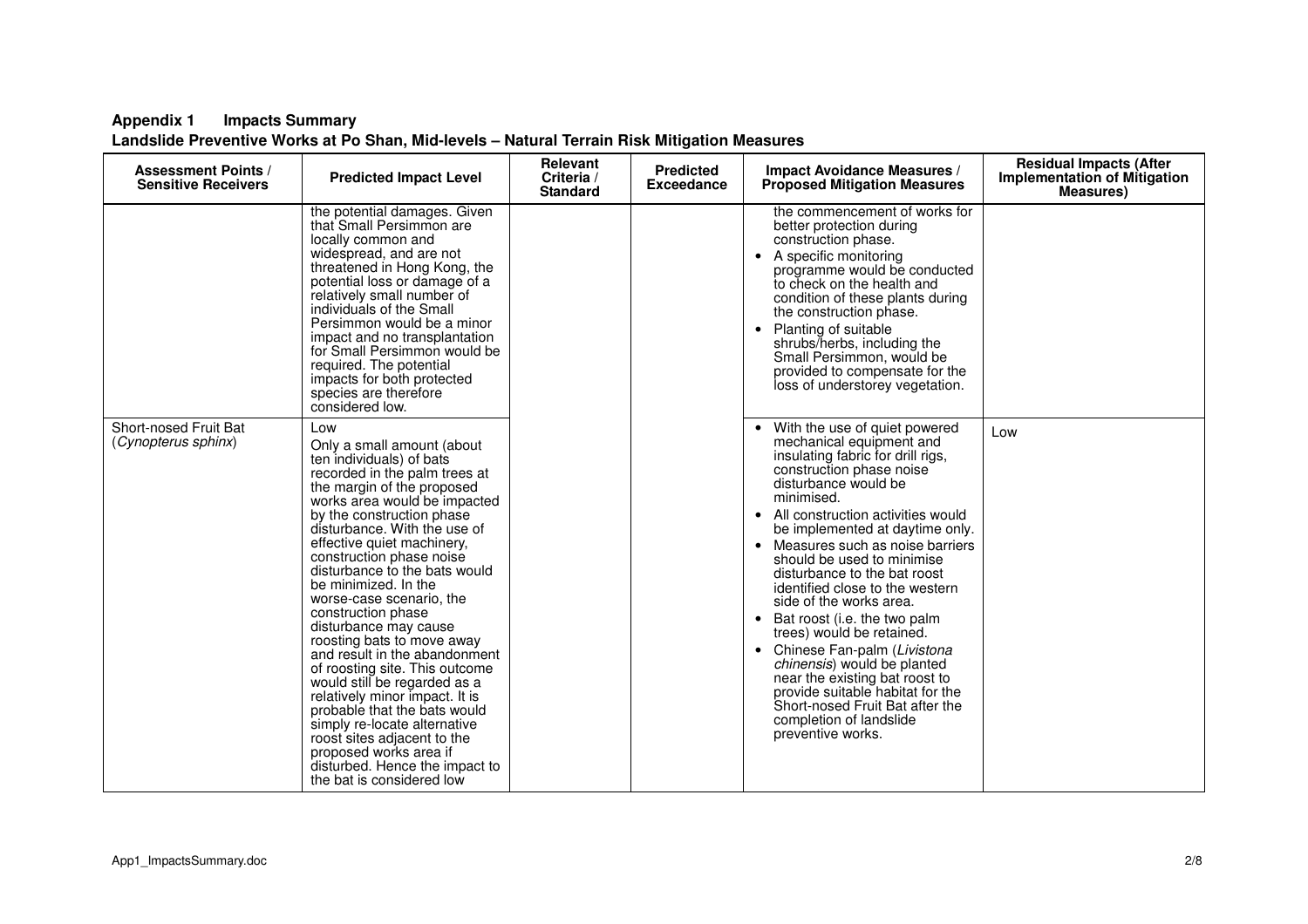| <b>Assessment Points /</b><br><b>Sensitive Receivers</b> |              | <b>Predicted Impact Level</b> | Relevant<br>Criteria /<br><b>Standard</b> | <b>Predicted</b><br><b>Exceedance</b> | <b>Impact Avoidance Measures /</b><br><b>Proposed Mitigation Measures</b>                                                                                                   | <b>Residual Impacts (After</b><br><b>Implementation of Mitigation</b><br><b>Measures)</b> |  |  |  |
|----------------------------------------------------------|--------------|-------------------------------|-------------------------------------------|---------------------------------------|-----------------------------------------------------------------------------------------------------------------------------------------------------------------------------|-------------------------------------------------------------------------------------------|--|--|--|
| <b>Landscape and Visual Impact</b>                       |              |                               |                                           |                                       |                                                                                                                                                                             |                                                                                           |  |  |  |
| Landscape Resources                                      | Construction | Operation                     | Annex 3, 10 and                           | Not applicable                        | <b>Construction Phase:</b>                                                                                                                                                  |                                                                                           |  |  |  |
| LR1                                                      | Intermediate | Intermediate                  | 18 of EIAO-TM<br>and EIAO                 |                                       | • Designation of 'no-intrusion                                                                                                                                              | Insubstantial                                                                             |  |  |  |
| LR <sub>2</sub>                                          | Negligible   | Negligible                    | Guidance Note                             |                                       | zones'<br>• Allowance for adjustment of soil                                                                                                                                | Insubstantial                                                                             |  |  |  |
| LR <sub>3</sub>                                          | Small        | Small                         | No. 8/2002                                |                                       | nails on site for the avoidance of                                                                                                                                          | Insubstantial                                                                             |  |  |  |
| LR4                                                      | Negligible   | Negligible                    |                                           |                                       | tree trunks and tree roots                                                                                                                                                  | Insubstantial                                                                             |  |  |  |
| LR <sub>5</sub>                                          | Negligible   | Negligible                    |                                           |                                       | • Dust and erosion control for                                                                                                                                              | Insubstantial                                                                             |  |  |  |
| LCA1                                                     | Intermediate | Intermediate                  |                                           |                                       | exposed soil<br>• All retained trees should be<br>record photographically at the<br>commencement of Contract, and<br>carefully protected during the<br>construction period. | Insubstantial                                                                             |  |  |  |
| LCA <sub>2</sub>                                         | Negligible   | Negligible                    |                                           |                                       |                                                                                                                                                                             | Insubstantial                                                                             |  |  |  |
| <b>Visually Sensitive Receivers</b>                      | Construction | Operation                     | Annex 3, 10 and                           | Not applicable                        |                                                                                                                                                                             |                                                                                           |  |  |  |
| R <sub>1</sub> A                                         | Intermediate | Intermediate                  | 18 of EIAO-TM<br>and EIAO                 |                                       |                                                                                                                                                                             | Insubstantial                                                                             |  |  |  |
| R <sub>1</sub> B                                         | Intermediate | Intermediate                  | Guidance Note                             |                                       | • control over the appearance of                                                                                                                                            | Insubstantial                                                                             |  |  |  |
| R <sub>1</sub> C                                         | Intermediate | Intermediate                  | No. 8/2002                                |                                       | construction workers, hoarding,                                                                                                                                             | Insubstantial                                                                             |  |  |  |
| R <sub>1</sub> D                                         | small        | small                         |                                           |                                       | construction plants/ machines<br>• careful selection of security                                                                                                            | Insubstantial                                                                             |  |  |  |
| R <sub>1</sub> E                                         | Intermediate | Intermediate                  |                                           |                                       | floodlights to avoid light pollution                                                                                                                                        | Insubstantial                                                                             |  |  |  |
| R <sub>1</sub> F                                         | Intermediate | Intermediate                  |                                           |                                       | Operation Phase:<br>• Re-use of existing soil where<br>possible<br>• 12 month establishment period<br>for soft landscape works<br>• Re-instatement of excavated area        | Insubstantial                                                                             |  |  |  |
| R <sub>2</sub>                                           | small        | negligible                    |                                           |                                       |                                                                                                                                                                             | Insubstantial                                                                             |  |  |  |
| R <sub>3</sub>                                           | small        | small                         |                                           |                                       |                                                                                                                                                                             | Insubstantial                                                                             |  |  |  |
| GIC1                                                     | small        | negligible                    |                                           |                                       |                                                                                                                                                                             | Insubstantial                                                                             |  |  |  |
| O1                                                       | small        | negligible                    |                                           |                                       |                                                                                                                                                                             | Insubstantial                                                                             |  |  |  |
| T <sub>1</sub>                                           | small        | small                         |                                           |                                       | • Woodland mix is proposed to<br>screen sensitive views, to match<br>surrounding vegetation, and to<br>provide greenery to the                                              | Insubstantial                                                                             |  |  |  |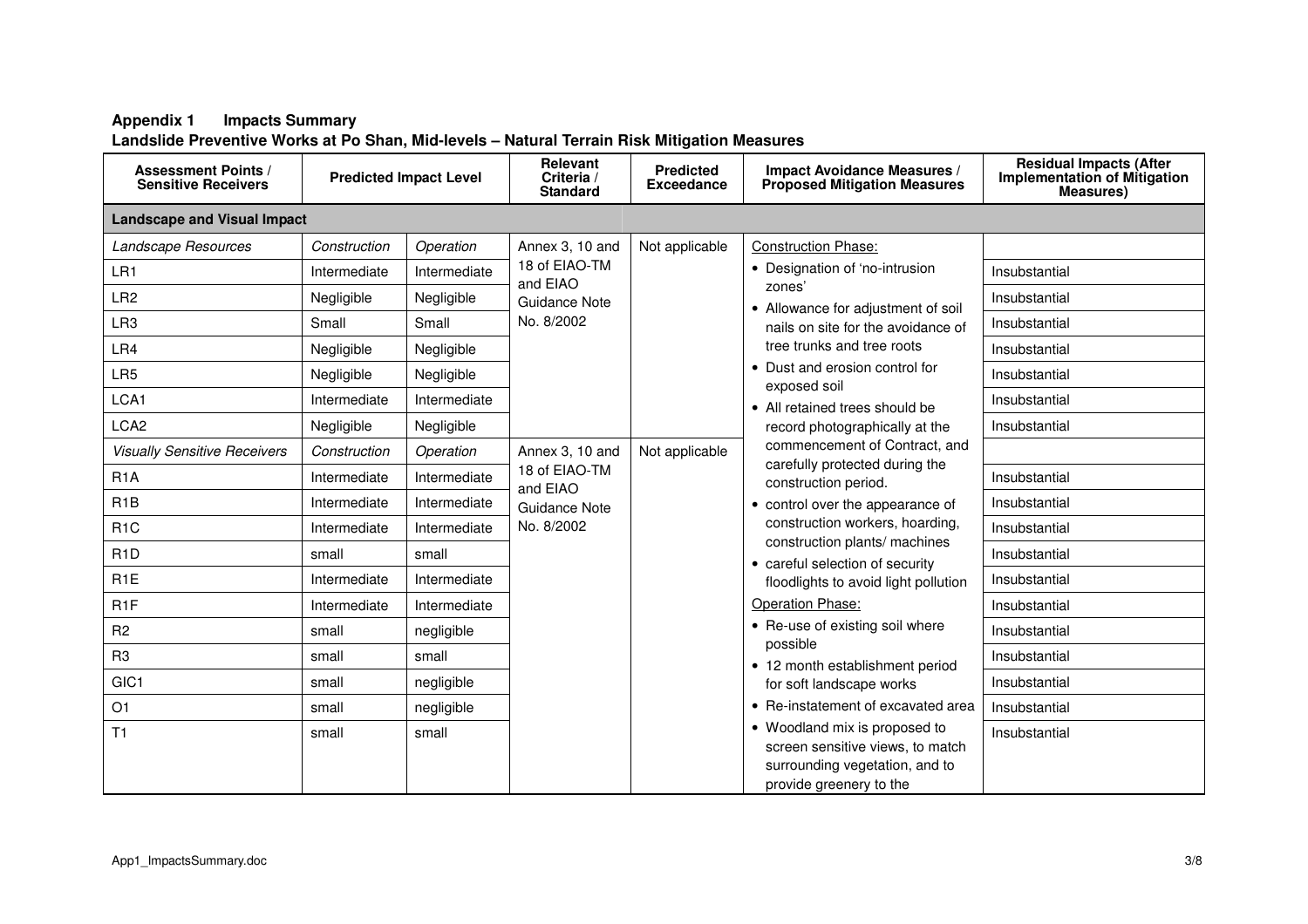| <b>Assessment Points /</b><br><b>Sensitive Receivers</b>                                            | <b>Predicted Impact Level</b>                                                                                                                                                                                           |                                                                 | Relevant<br>Criteria /<br><b>Standard</b>                                                                                                                                                                                                                           | <b>Predicted</b><br><b>Exceedance</b> | <b>Impact Avoidance Measures /</b><br><b>Proposed Mitigation Measures</b>                                                                                                                                                                                                                                                                                                                                                                                                                                                                                                                                                                                               | <b>Residual Impacts (After</b><br><b>Implementation of Mitigation</b><br><b>Measures)</b> |
|-----------------------------------------------------------------------------------------------------|-------------------------------------------------------------------------------------------------------------------------------------------------------------------------------------------------------------------------|-----------------------------------------------------------------|---------------------------------------------------------------------------------------------------------------------------------------------------------------------------------------------------------------------------------------------------------------------|---------------------------------------|-------------------------------------------------------------------------------------------------------------------------------------------------------------------------------------------------------------------------------------------------------------------------------------------------------------------------------------------------------------------------------------------------------------------------------------------------------------------------------------------------------------------------------------------------------------------------------------------------------------------------------------------------------------------------|-------------------------------------------------------------------------------------------|
|                                                                                                     |                                                                                                                                                                                                                         |                                                                 |                                                                                                                                                                                                                                                                     |                                       | surrounding area.                                                                                                                                                                                                                                                                                                                                                                                                                                                                                                                                                                                                                                                       |                                                                                           |
| <b>Construction Noise</b>                                                                           |                                                                                                                                                                                                                         |                                                                 |                                                                                                                                                                                                                                                                     |                                       |                                                                                                                                                                                                                                                                                                                                                                                                                                                                                                                                                                                                                                                                         |                                                                                           |
| N1                                                                                                  |                                                                                                                                                                                                                         | $62 - 82$ dB(A)                                                 | 75 dB(A)                                                                                                                                                                                                                                                            | 7 dB(A)                               | • Quieter plants                                                                                                                                                                                                                                                                                                                                                                                                                                                                                                                                                                                                                                                        | None                                                                                      |
| N <sub>2</sub>                                                                                      |                                                                                                                                                                                                                         | $61 - 79$ dB(A)                                                 | daytime                                                                                                                                                                                                                                                             | 4 dB(A)                               | • Movable noise barriers                                                                                                                                                                                                                                                                                                                                                                                                                                                                                                                                                                                                                                                |                                                                                           |
| N <sub>3</sub>                                                                                      |                                                                                                                                                                                                                         | $53 - 69$ dB(A)                                                 |                                                                                                                                                                                                                                                                     | None                                  | • Noise enclosure                                                                                                                                                                                                                                                                                                                                                                                                                                                                                                                                                                                                                                                       |                                                                                           |
| N <sub>4</sub>                                                                                      |                                                                                                                                                                                                                         | $52 - 68$ dB(A)                                                 |                                                                                                                                                                                                                                                                     | None                                  | • Noise insulating fabric<br>• Restriction on the number of drill                                                                                                                                                                                                                                                                                                                                                                                                                                                                                                                                                                                                       |                                                                                           |
| N <sub>5</sub>                                                                                      |                                                                                                                                                                                                                         | $64 - 72$ dB(A)                                                 |                                                                                                                                                                                                                                                                     | None                                  | rigs in different Works Areas                                                                                                                                                                                                                                                                                                                                                                                                                                                                                                                                                                                                                                           |                                                                                           |
| N <sub>6</sub>                                                                                      |                                                                                                                                                                                                                         | $60 - 72$ dB(A)                                                 |                                                                                                                                                                                                                                                                     | None                                  |                                                                                                                                                                                                                                                                                                                                                                                                                                                                                                                                                                                                                                                                         |                                                                                           |
| <b>Construction Water Quality</b>                                                                   |                                                                                                                                                                                                                         |                                                                 |                                                                                                                                                                                                                                                                     |                                       |                                                                                                                                                                                                                                                                                                                                                                                                                                                                                                                                                                                                                                                                         |                                                                                           |
| Victoria Harbour Water<br>Control Zone and all areas<br>within 500m from the works<br>site boundary | can be controlled to comply<br>with the WPCO standards by<br>implementing the<br>recommended mitigation<br>measures. No unacceptable<br>water quality impacts from the<br>proposed land-based works<br>are anticipated. | Water quality impacts from the<br>land-based construction works | <b>Water Pollution</b><br>Control<br>Ordinance<br>Technical<br>Memorandum<br>on Standards for<br>Effluents<br>Discharged into<br>Drainage and<br>Sewerage<br>Systems, Inland<br>and Coastal<br>Waters<br>Practice Note for<br>Professional<br>Persons<br>ProPECC PN | Not applicable                        | • Provision of perimeter drains to<br>intercept storm-runoff from<br>outside the works area. These<br>shall be constructed in advance<br>of site formation works and<br>earthworks. Earth bunds or sand<br>bag barriers should be provided<br>on-site to direct storm water to silt<br>removal facilities. The design of<br>the temporary on-site drainage<br>system will be undertaken by the<br>Contractor prior to the<br>commencement of construction<br>• Sand/silt removal facilities such<br>as sediment basins should be<br>provided to remove sand/silt<br>particles from runoff to meet the<br>requirements of the Technical<br>Memorandum standard under the | None                                                                                      |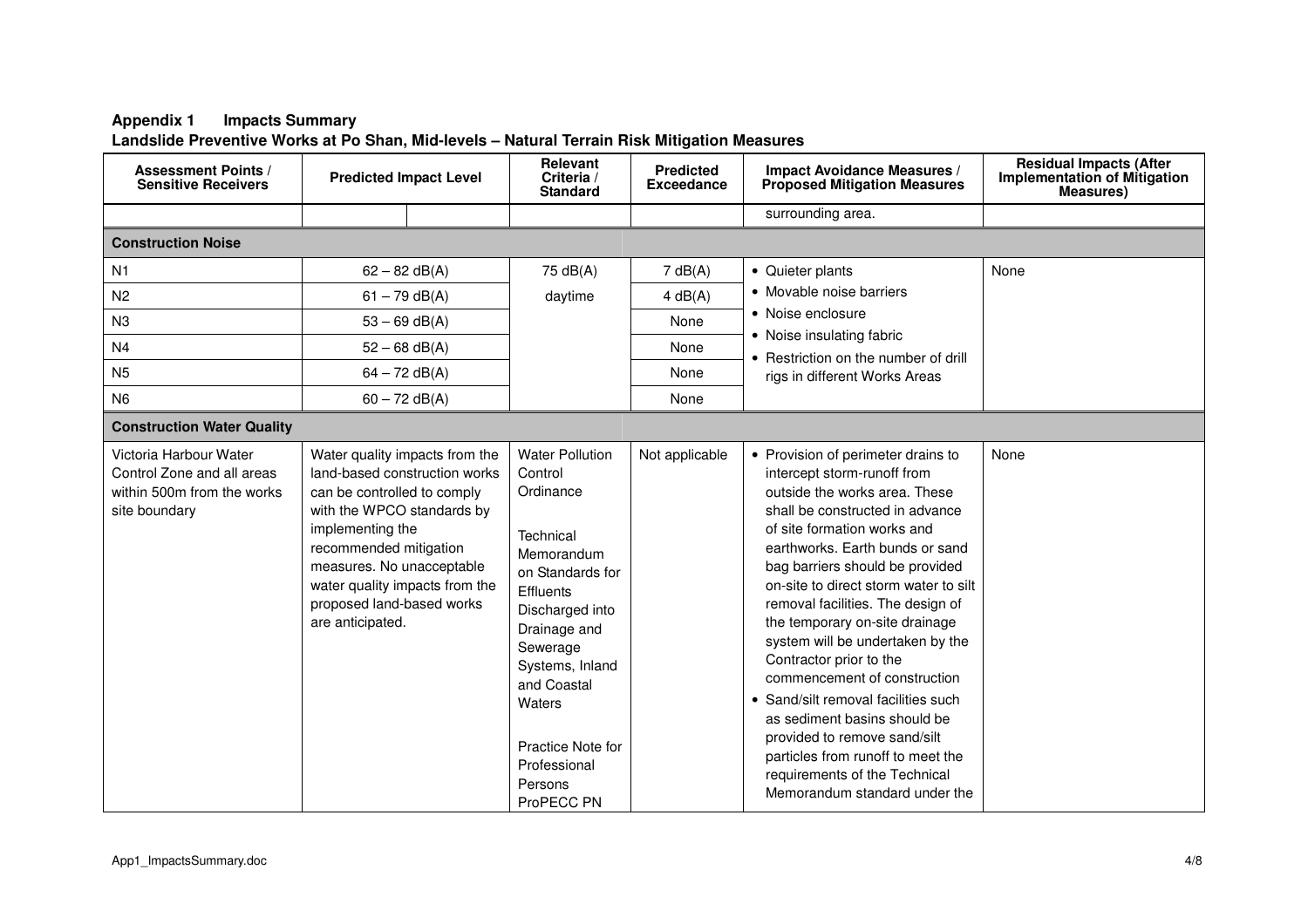| <b>Assessment Points /</b><br><b>Sensitive Receivers</b> | <b>Predicted Impact Level</b> | Relevant<br>Criteria /<br><b>Standard</b> | <b>Predicted</b><br><b>Exceedance</b> | <b>Impact Avoidance Measures /</b><br><b>Proposed Mitigation Measures</b>                                                                                                                                                                                                                                                                                                                                                                                                                                                                                                                                                                             | <b>Residual Impacts (After</b><br><b>Implementation of Mitigation</b><br><b>Measures</b> ) |
|----------------------------------------------------------|-------------------------------|-------------------------------------------|---------------------------------------|-------------------------------------------------------------------------------------------------------------------------------------------------------------------------------------------------------------------------------------------------------------------------------------------------------------------------------------------------------------------------------------------------------------------------------------------------------------------------------------------------------------------------------------------------------------------------------------------------------------------------------------------------------|--------------------------------------------------------------------------------------------|
|                                                          |                               | 1/94                                      |                                       | <b>Water Pollution Control</b><br>Ordinance. The design of efficient<br>silt removal facilities should be<br>based on the guidelines in<br>Appendix A1 of ProPECC PN<br>1/94, which states that the<br>retention time for silt/sand traps<br>should be 5 minutes under<br>maximum flow conditions. The<br>detailed design of the sand/silt<br>traps will be undertaken by the<br>Contractor prior to the<br>commencement of construction.2<br>month establishment period for<br>soft landscape works<br>• Air would be used as the flushing<br>medium of the drilling equipment<br>to avoid the groundwater being<br>affected by the flushing medium. |                                                                                            |
|                                                          |                               |                                           |                                       | In addition, permanent casing<br>may be provided to the drillhole of<br>soil nail within the permeable<br>colluvium layer as instructed by<br>the Engineer to minimize the<br>impact to the groundwater table<br>situated at the permeable soil<br>stratum.<br>• An outlet pipe extending above<br>the slope surface would be<br>installed to facilitate collection of<br>discharge of air, water and grout<br>from the drillhole inserted with soil                                                                                                                                                                                                  |                                                                                            |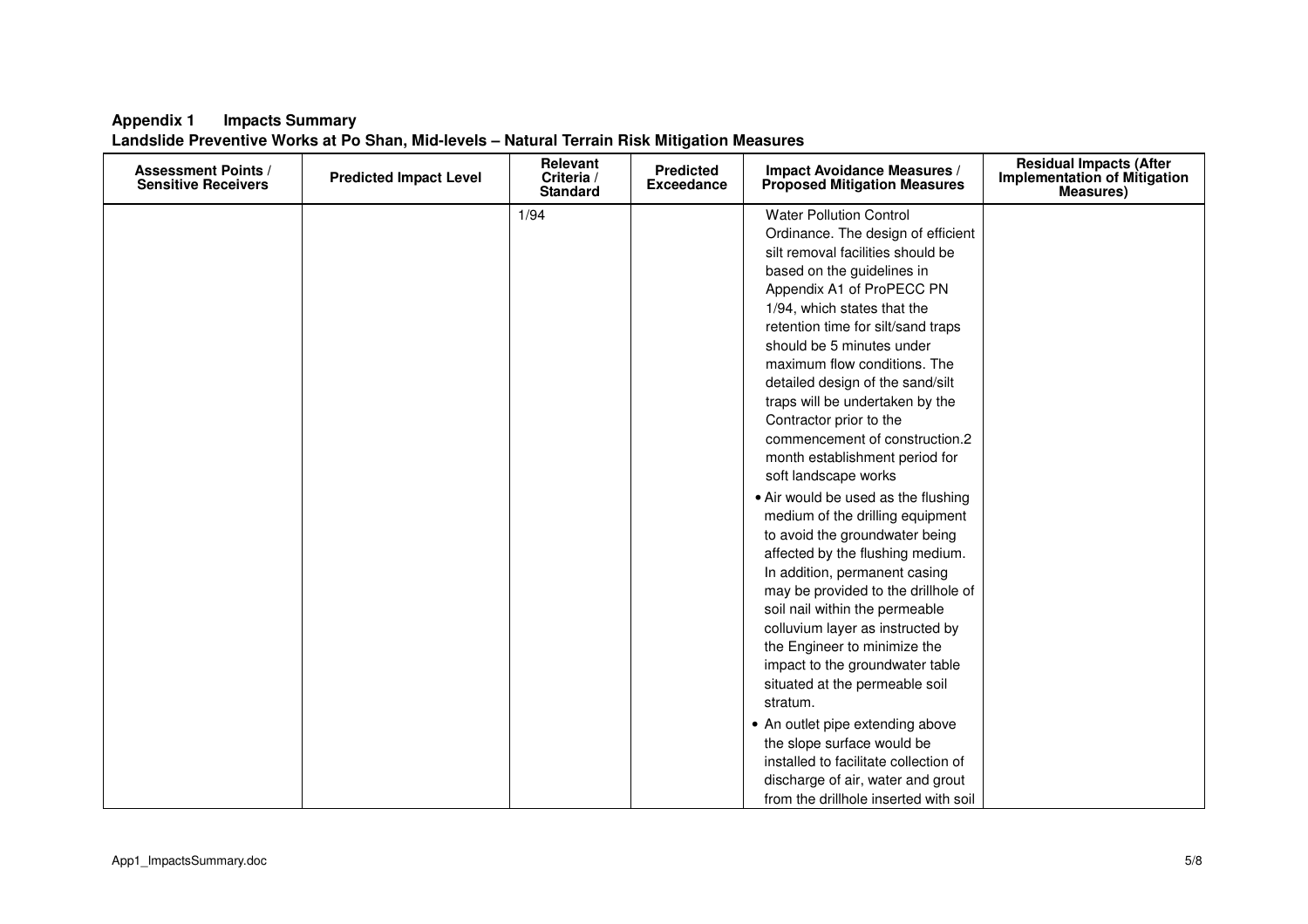| nail during grouting.<br>• All drainage facilities and erosion<br>and sediment control structures<br>should be regularly inspected and<br>maintained to ensure proper and<br>efficient operation at all times and<br>particularly during rainstorms.<br>Deposited silt and grit should be<br>regularly removed, at the onset of<br>and after each rainstorm to<br>ensure that these facilities are<br>functioning properly at all times<br>• Exposed slope/soil surface<br>should be covered by tarpaulin as<br>soon as possible to reduce the<br>potential of soil erosion.<br>Arrangements should always be<br>in place to ensure that adequate<br>surface protection measures can<br>be safely carried out well before<br>the arrival of a rainstorm. Other<br>measures that need to be<br>implemented before, during and<br>after rainstorms are summarized<br>in ProPECC PN 1/94.<br>• Open stockpiles of construction<br>materials or construction wastes<br>on-site of more than 50m <sup>3</sup> should<br>be covered with tarpaulin or<br>similar fabric during rainstorms. | <b>Assessment Points /</b><br><b>Sensitive Receivers</b> | <b>Predicted Impact Level</b> | Relevant<br>Criteria /<br><b>Standard</b> | <b>Predicted</b><br><b>Exceedance</b> | <b>Impact Avoidance Measures /</b><br><b>Proposed Mitigation Measures</b> | <b>Residual Impacts (After</b><br><b>Implementation of Mitigation</b><br><b>Measures)</b> |
|--------------------------------------------------------------------------------------------------------------------------------------------------------------------------------------------------------------------------------------------------------------------------------------------------------------------------------------------------------------------------------------------------------------------------------------------------------------------------------------------------------------------------------------------------------------------------------------------------------------------------------------------------------------------------------------------------------------------------------------------------------------------------------------------------------------------------------------------------------------------------------------------------------------------------------------------------------------------------------------------------------------------------------------------------------------------------------------|----------------------------------------------------------|-------------------------------|-------------------------------------------|---------------------------------------|---------------------------------------------------------------------------|-------------------------------------------------------------------------------------------|
|                                                                                                                                                                                                                                                                                                                                                                                                                                                                                                                                                                                                                                                                                                                                                                                                                                                                                                                                                                                                                                                                                      |                                                          |                               |                                           |                                       |                                                                           |                                                                                           |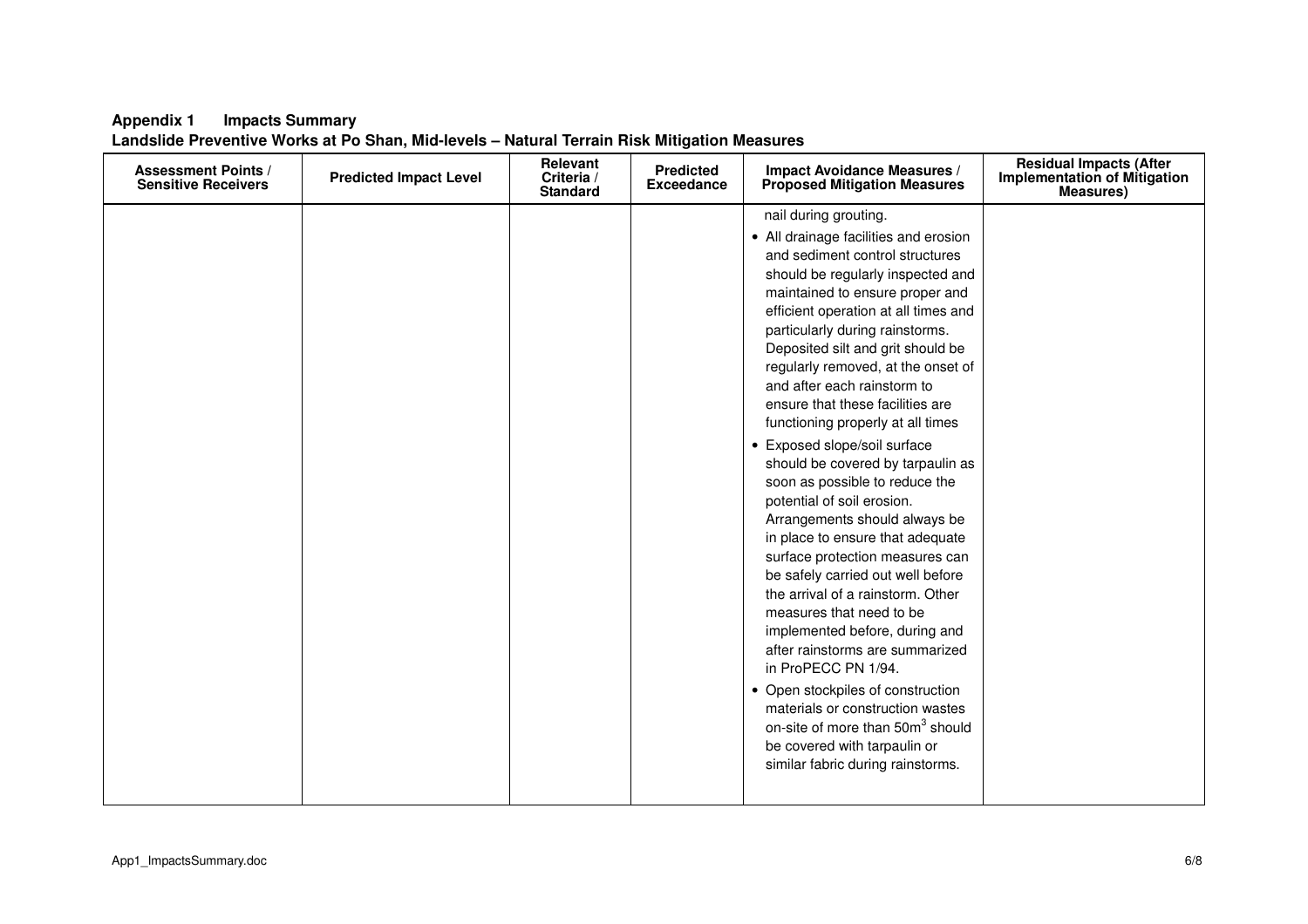| <b>Assessment Points /</b><br><b>Sensitive Receivers</b> | <b>Predicted Impact Level</b>                                                                                                                                                                                                                                                    | Relevant<br>Criteria /<br><b>Standard</b>                                                                                                                                                                    | <b>Predicted</b><br><b>Exceedance</b> | <b>Impact Avoidance Measures /</b><br><b>Proposed Mitigation Measures</b>                                                                                                                                                                                                                                                                                                                                                                                                                                                                      | <b>Residual Impacts (After</b><br><b>Implementation of Mitigation</b><br><b>Measures</b> ) |
|----------------------------------------------------------|----------------------------------------------------------------------------------------------------------------------------------------------------------------------------------------------------------------------------------------------------------------------------------|--------------------------------------------------------------------------------------------------------------------------------------------------------------------------------------------------------------|---------------------------------------|------------------------------------------------------------------------------------------------------------------------------------------------------------------------------------------------------------------------------------------------------------------------------------------------------------------------------------------------------------------------------------------------------------------------------------------------------------------------------------------------------------------------------------------------|--------------------------------------------------------------------------------------------|
| <b>Construction Air Quality</b>                          |                                                                                                                                                                                                                                                                                  |                                                                                                                                                                                                              |                                       |                                                                                                                                                                                                                                                                                                                                                                                                                                                                                                                                                |                                                                                            |
| A1 to A7                                                 | Air quality impacts from the<br>land-based construction works<br>can be controlled to comply<br>with the APCO standards by<br>implementing the<br>recommended mitigation<br>measures. No unacceptable<br>air quality impacts from the<br>proposed works are<br>anticipated.      | <b>TSP</b><br>Concentration<br>260 µg/m3<br>(daily)<br>80 µg/m3<br>(annual)                                                                                                                                  | Not applicable                        | <b>Good Site Practice</b><br>• Covering/watering of any<br>aggregate or dusty material<br>storage piles<br>• Tarpaulin covering of all dusty<br>vehicle loads<br>• Use of vehicle wheel and body<br>washing facilities at the exit points<br>of the site<br>• Dusty activities should be<br>re-scheduled where possible if<br>high-wind conditions are<br>encountered                                                                                                                                                                          | None                                                                                       |
| <b>Waste Management</b>                                  |                                                                                                                                                                                                                                                                                  |                                                                                                                                                                                                              |                                       |                                                                                                                                                                                                                                                                                                                                                                                                                                                                                                                                                |                                                                                            |
| Not applicable                                           | Adverse environmental<br>impacts would not be expected<br>during the construction phase.<br>provided the identified waste<br>arisings are handled,<br>transported and disposed of<br>using approved methods and<br>the recommended good site<br>practices are strictly followed. | <b>Waste Disposal</b><br>Ordinance (Cap.<br>354)<br><b>Waste Disposal</b><br>(Chemical<br>Waste)<br>(General)<br>Regulation<br>(Cap. 354)<br>Land<br>(Miscellaneous<br>Provisions)<br>Ordinance (Cap.<br>28) | Not applicable                        | <b>Good Site Practice</b><br>• Nomination of an approved<br>person, such as a site manager,<br>to be responsible for good site<br>practices, arrangements for<br>collection and effective disposal<br>to an appropriate facility, of all<br>wastes generated at the site<br>• Training of site personnel in<br>proper waste management and<br>chemical waste handling<br>procedures<br>• Provision of sufficient waste<br>disposal points and regular<br>collection for disposal<br>• Appropriate measures to<br>minimize windblown litter and | None                                                                                       |